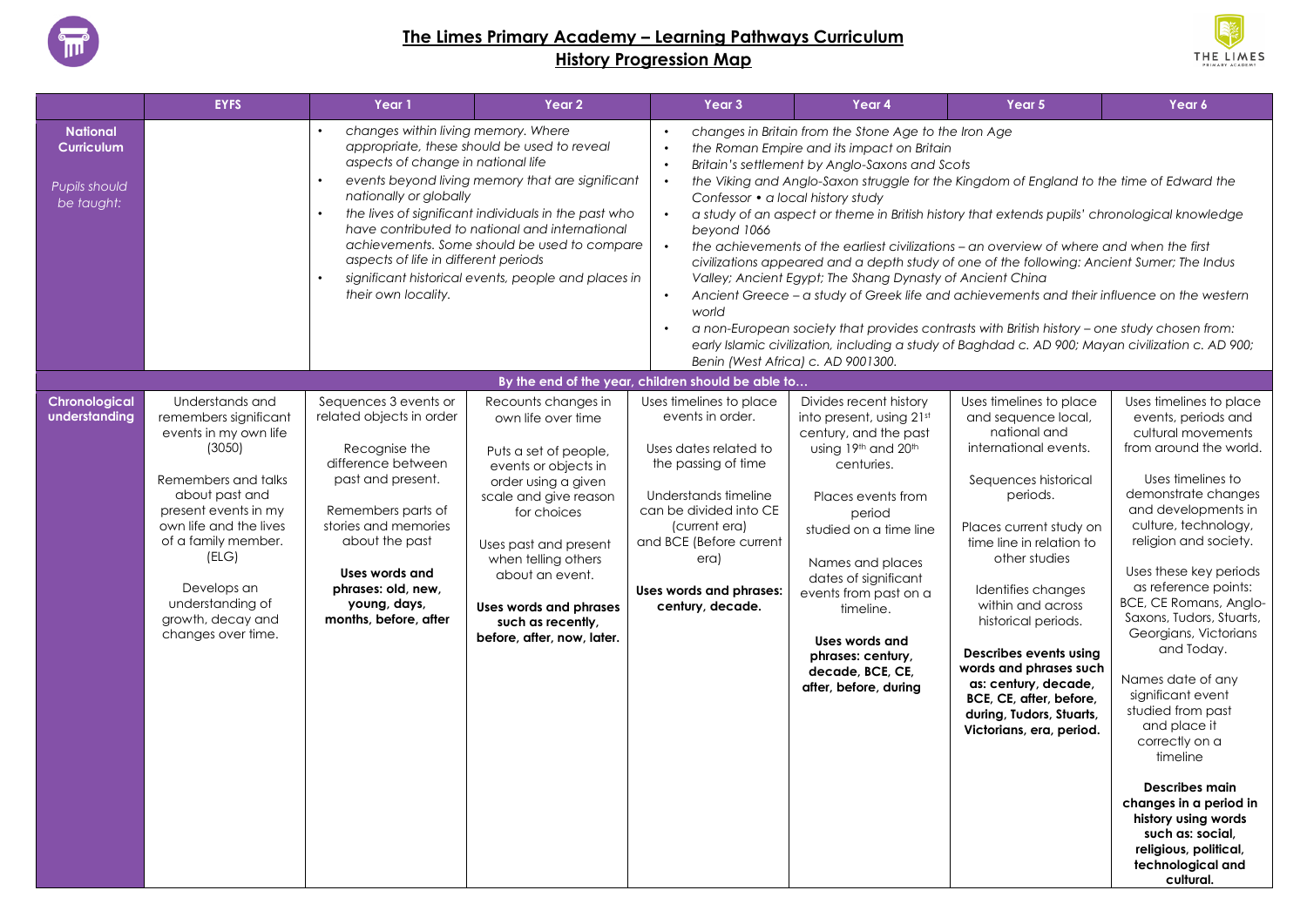

**of past events,** 

#### **The Limes Primary Academy – Learning Pathways Curriculum**



|                                                                                 |                                                                                                                                                                |                                                                                                                                                                                                                                                                                                                                |                                                                                                                                                                                                                                                                                                                                                                                                                             | <b>History Progression Map</b>                                                                                                                                                                                                                                                                                                                                                                                                                                                                                                                                                                                                                                                                     |                                                                                                                                                                                                                                                                                                                                                                                                                                                                                                                                                                                                                                                                                                                                                                    |                                                                                                                                                                                                                                                                                                                                                                                                                                                                                | <b>THE LIMES</b>                                                                                                                                                                                                                                                                                                                                                                                                                                                                                                                                                                                                                                                                                                                                                                                                                                                                                                                                                                        |
|---------------------------------------------------------------------------------|----------------------------------------------------------------------------------------------------------------------------------------------------------------|--------------------------------------------------------------------------------------------------------------------------------------------------------------------------------------------------------------------------------------------------------------------------------------------------------------------------------|-----------------------------------------------------------------------------------------------------------------------------------------------------------------------------------------------------------------------------------------------------------------------------------------------------------------------------------------------------------------------------------------------------------------------------|----------------------------------------------------------------------------------------------------------------------------------------------------------------------------------------------------------------------------------------------------------------------------------------------------------------------------------------------------------------------------------------------------------------------------------------------------------------------------------------------------------------------------------------------------------------------------------------------------------------------------------------------------------------------------------------------------|--------------------------------------------------------------------------------------------------------------------------------------------------------------------------------------------------------------------------------------------------------------------------------------------------------------------------------------------------------------------------------------------------------------------------------------------------------------------------------------------------------------------------------------------------------------------------------------------------------------------------------------------------------------------------------------------------------------------------------------------------------------------|--------------------------------------------------------------------------------------------------------------------------------------------------------------------------------------------------------------------------------------------------------------------------------------------------------------------------------------------------------------------------------------------------------------------------------------------------------------------------------|-----------------------------------------------------------------------------------------------------------------------------------------------------------------------------------------------------------------------------------------------------------------------------------------------------------------------------------------------------------------------------------------------------------------------------------------------------------------------------------------------------------------------------------------------------------------------------------------------------------------------------------------------------------------------------------------------------------------------------------------------------------------------------------------------------------------------------------------------------------------------------------------------------------------------------------------------------------------------------------------|
| <b>Understanding</b><br>of past events,<br>people and<br>changes in<br>the past | Recognise and describe<br>special times or events.<br>$(30 - 50)$<br>Begins to talk about<br>reasons why some<br>people's lives were<br>different in the past. | Tells the difference<br>between past and<br>present in own and<br>other people's lives<br>Makes simple<br>historical<br>comparisons (e.g.<br>spot the difference<br>between<br>pictures)<br>Uses information to<br>describe the past.<br>Explores significant<br>historical<br>figures/events and<br>why they are<br>important | Uses information to<br>describe differences<br>between then and<br>now.<br>Independently identify<br>similarities and<br>differences between<br>people, places, events<br>or ways of life (when the<br>subjects are provided<br>for them).<br>Recounts main<br>events/achievements<br>from a significant<br>period/person in<br>history.<br>Uses evidence to<br>explain reasons why<br>people in past acted as<br>they did. | Uses evidence to<br>describe past:<br>(e.g. Houses and<br>settlements<br>Culture and leisure<br>activities Clothes, way<br>of life and actions of<br>people Buildings and<br>their uses People's<br>beliefs and attitudes<br>Things of importance to<br>people<br>Differences between<br>lives of rich and poor)<br>Uses evidence to find<br>out how any of these<br>may have changed<br>during a time period.<br>Studies change through<br>the<br>lives of significant<br>individuals<br>Describes similarities<br>and differences<br>between people,<br>events and objects<br>then and now<br>Starts to comment on<br>historical changes,<br>including suggestions<br>about cause and<br>effect. | Shows knowledge and<br>understanding by<br>describing features of<br>past societies and<br>periods.<br>Identifies some ideas,<br>beliefs, attitudes and<br>experiences of men,<br>women and children<br>from the past.<br>Gives reasons why<br>changes in houses,<br>culture, leisure,<br>clothes, buildings and<br>their uses, things of<br>importance to people,<br>ways of life, beliefs and<br>attitudes may have<br>occurred during a time<br>period.<br>Describes how some<br>of the past<br>events/people affect<br>life today.<br>Note connections,<br>contrasts and trends<br>across time but also<br>between places and<br>cultures.<br>Comments on<br>continuity and<br>change, cause<br>and effect.<br>Identifies themes within<br>and between topics. | Identifies some social.<br>cultural, religious and<br>ethnic diversities of<br>societies studied in<br>Britain and wider world.<br>Gives some causes<br>and consequences<br>of the main events,<br>situations and<br>changes in the<br>periods studied.<br>Starts to suggest reasons<br>for connections over<br>time and across places<br>and cultures.<br>Identify changes<br>and links within and<br>across the time<br>periods studied.<br>Comment on impact<br>and legacy. | Chooses reliable<br>sources of factual<br>evidence to describe:<br>houses and settlements;<br>culture and leisure<br>activities; clothes, way<br>of life and actions of<br>people; buildings and<br>their uses; people's<br>beliefs, religion and<br>attitudes; things of<br>importance to people;<br>differences between<br>lives of rich and poor.<br>Identifies how any of<br>above may have<br>changed during a time<br>period.<br>Gives own reasons<br>why changes may<br>have occurred.<br>backed up with<br>evidence.<br>Shows identified<br>changes on a timeline.<br>Describes similarities<br>and differences<br>between some<br>people, events and<br>objects studied.<br>Describes how some<br>changes affect life<br>today.<br>Makes links between<br>some features of past<br>societies.<br>Compares and<br>contrasts places,<br>people and cultures,<br>analysing their and<br>others' comparison,<br>extrapolating from them<br>justifying their ideas with<br>evidence |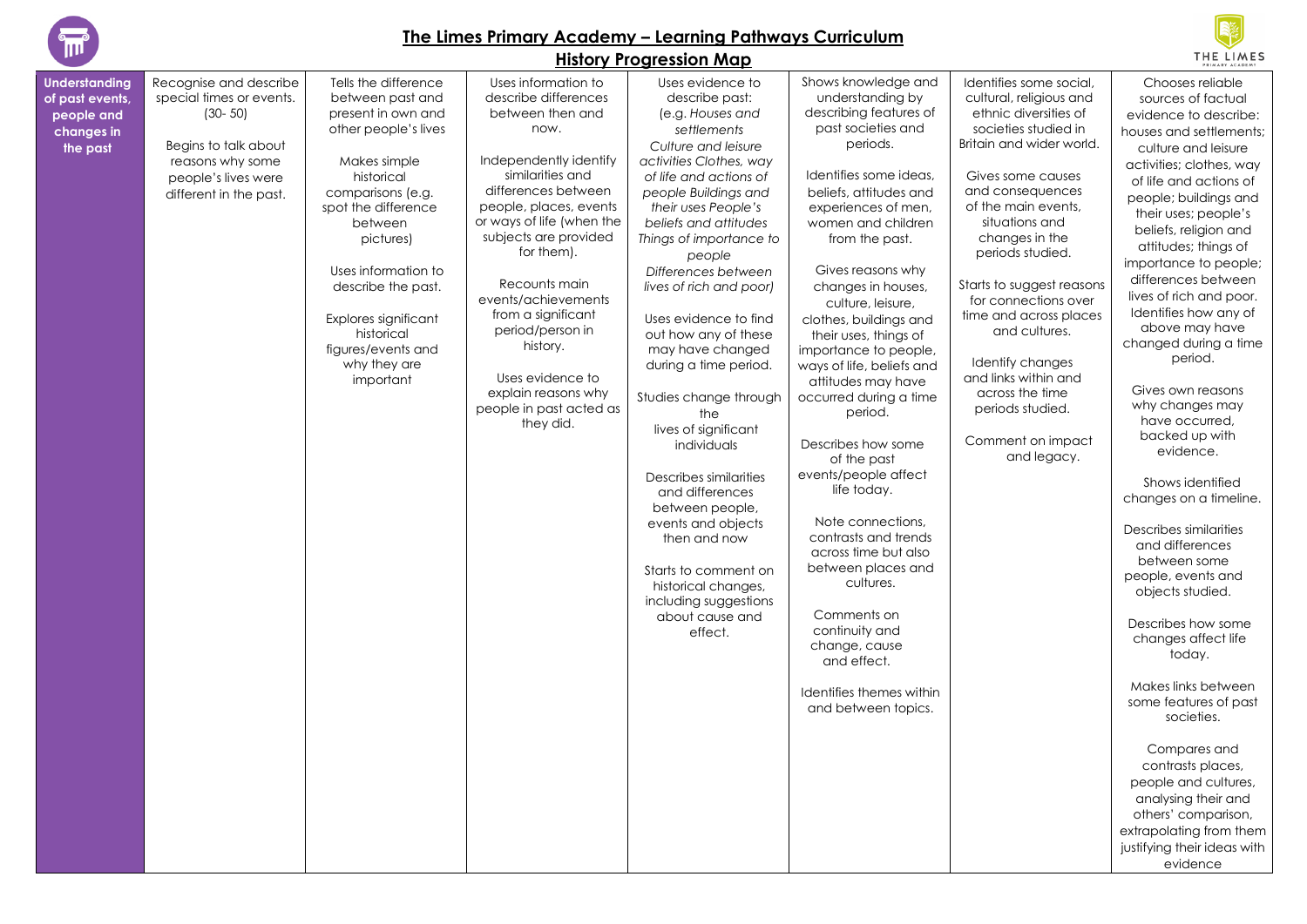

#### **The Limes Primary Academy – Learning Pathways Curriculum History Progression Map**



#### **Historical interpretation and enquiry** Shows an interest in different occupations and ways of life Shows an interest in the lives of people who are familiar to me. Begin to understand why and how questions (30- 50) To answer how and why questions in response to stories or events (ELG) Talk about past and present events in the lives of other family members. (ELG) Begins to identify and recount some details from the past from sources (e.g. pictures, historical narratives) Asks questions about different sources and objects Finds answers to simple questions about the past using sources of information (e.g. pictures, narratives) To explore and understand the different ways you can learn about the past eyewitness accounts, books photos, artefacts, buildings and visits, internet). Understands why some people in the past did things. Uses a source – why, what, who, how, where as well as to ask questions and find answers Looks carefully at pictures or objects to find information about the past. Explore two accounts of the same event and identify differences. Makes decision about which sources would be best to find specific information about a past event Suggests sources of evidence from a selection provided to use to help answer questions. Uses printed sources, the internet, pictures, photos, music, artefacts, historic buildings and visits to collect information about the past. Asks questions such as 'how did people ….? What did people do for ….?' Explore a variety of contrasting versions of the same event and identifies differences in the accounts. Use evidence to build up a picture of a past event choose relevant material to present a picture of one aspect of life in time past . Understands the difference between primary and secondary sources of evidence. Uses documents, printed sources, the internet, databases, pictures, photos, music, artefacts, historic buildings and visits to collect information about the past. Asks questions such as 'what was it like for a …… during ……?' Suggests which sources of evidence to use to help answer questions. Begin to understand why there a different account of a particular event Gives clear reasons why there may be different accounts of history. Knows that people (now and in past) can represent events or ideas in ways that persuade others Begins to identify the difference between primary and secondary sources and use evidence to build up a picture of life in time studied Uses documents, printed sources, the internet, databases, pictures, photos, music, artefacts, historic buildings and visits to collect information about the past. Asks a range of questions about the past. Chooses reliable sources of evidence to answer questions. Realises that there is often not a single answer to historical questions. Understands that the past has been represented in different ways and the specific reasons for this. Recognises and explains the differences between primary and secondary sources and evaluates the usefulness and accuracy Suggests accurate and plausible reasons for how/why aspects of the past have been represented and interpreted in different ways. Knows and understands that some evidence is propaganda, opinion or misinformation and that this affects interpretations of history. Identifies and uses different sources of information and artefacts. Selects the most appropriate source of evidence for particular tasks. Forms own opinions about historical events from a range of sources.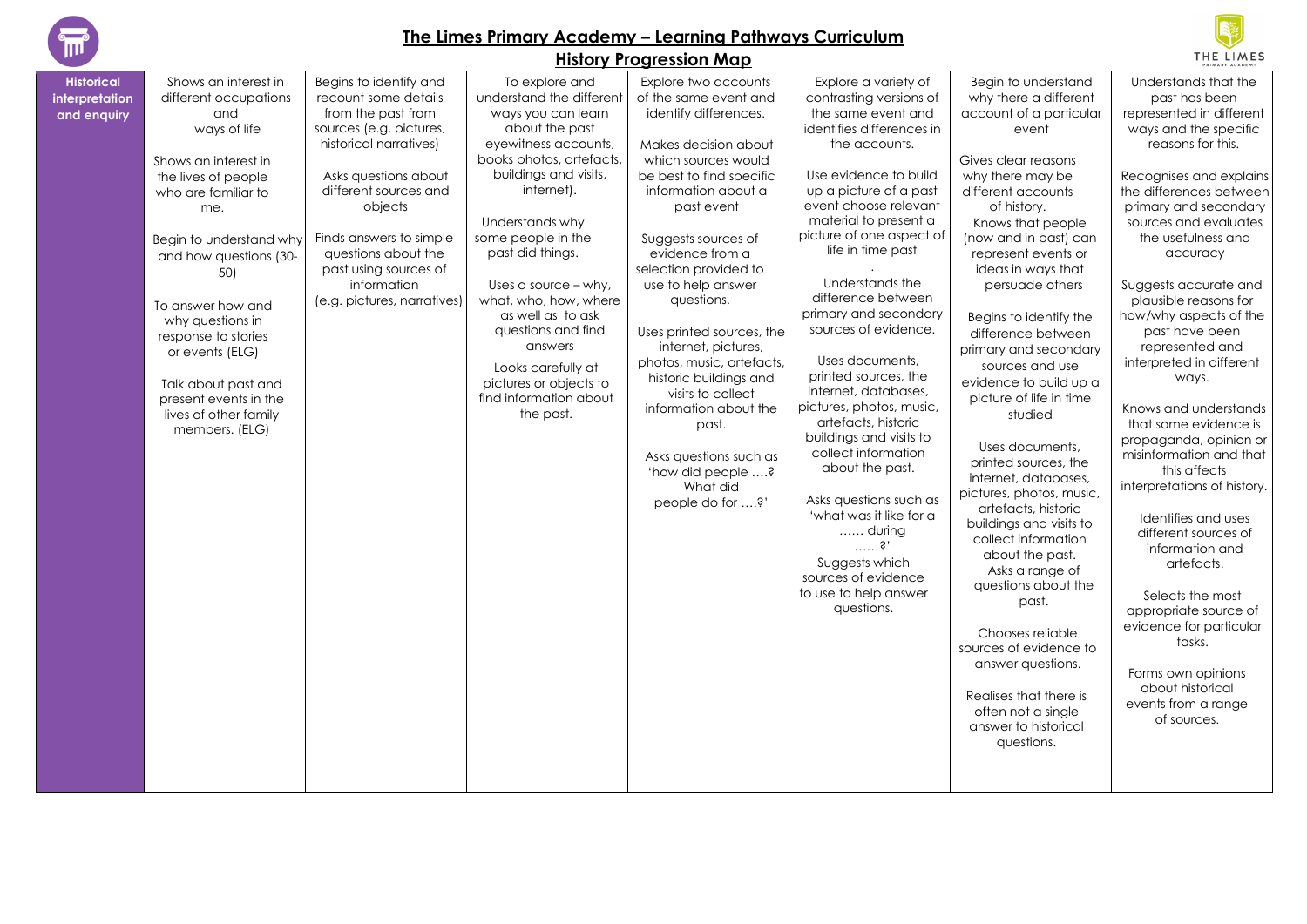| 1m)                                         | The Limes Primary Academy - Learning Pathways Curriculum<br><b>History Progression Map</b>                                                                                                                                                                                                                                               |                                                                                                                                                                                        |                                                                                                                                                                                                                                                                                                                                     |                                                                                                                                                                                                                                   |                                                                                                                                                                                                                                                                                                          | THE LIMES                                                                                                                                                                                                                                                                      |                                                                                                                                                                                                                                                                                                                                      |
|---------------------------------------------|------------------------------------------------------------------------------------------------------------------------------------------------------------------------------------------------------------------------------------------------------------------------------------------------------------------------------------------|----------------------------------------------------------------------------------------------------------------------------------------------------------------------------------------|-------------------------------------------------------------------------------------------------------------------------------------------------------------------------------------------------------------------------------------------------------------------------------------------------------------------------------------|-----------------------------------------------------------------------------------------------------------------------------------------------------------------------------------------------------------------------------------|----------------------------------------------------------------------------------------------------------------------------------------------------------------------------------------------------------------------------------------------------------------------------------------------------------|--------------------------------------------------------------------------------------------------------------------------------------------------------------------------------------------------------------------------------------------------------------------------------|--------------------------------------------------------------------------------------------------------------------------------------------------------------------------------------------------------------------------------------------------------------------------------------------------------------------------------------|
| <b>Organisation</b><br>and<br>communication | To answer how and<br>why questions in<br>response to stories or<br>events (30-50)<br>Uses past, present and<br>future forms accurately<br>when talking about<br>events that have<br>happened or that are to<br>happen in the future<br>(ELG)<br>Talks about past and<br>present events in the<br>lives of other family<br>members. (ELG) | Shows knowledge and<br>understanding about<br>the past in different<br>ways (e.g. role play,<br>drawing, writing,<br>talking).<br>Recognise that events<br>happen on specific<br>dates | Describes objects,<br>people and events.<br>Writes simple narratives<br>and recounts about the<br>past.<br>Draws labelled diagrams<br>and writes about them<br>to tell others about<br>people, events and<br>objects from the past.<br>Recognise that historical<br>events happen on<br>specific dates<br>Writes own date of birth. | Presents findings about<br>past using speaking,<br>writing, ICT and drawing<br>skills<br>Discusses different ways<br>of presenting information<br>for different purposes.<br>Uses dates and terms<br>with increasing<br>accuracy. | Presents findings about<br>past in a variety of<br>ways including:<br>speaking, writing, maths<br>(data handling), ICT,<br>drama and drawing<br>skills<br>Discusses most<br>appropriate way to<br>present information,<br>realising that it is for an<br>audience.<br>Uses dates and terms<br>correctly. | Presents structured and<br>organised findings about<br>the past using speaking,<br>writing, maths, ICT,<br>drama and drawing<br>skills.<br>Independently chooses<br>most appropriate way to<br>present<br>information to an<br>audience<br>Uses dates and terms<br>accurately. | Presents information in<br>an organised and<br>clearly structured<br>way.<br>Makes use of different<br>ways of presenting<br>information.<br>Presents information in<br>the most appropriate<br>way (e.g. written<br>explanation/tables and<br>charts/labelled<br>diagram).<br>Makes accurate use of<br>specific dates and<br>terms. |

AD (Anno Domini) and BC (before Christ) are sometimes changed to CE (current era) and BCE (before current era), to avoid reference to Christianity and, in particular, to avoid naming Christ as Lord.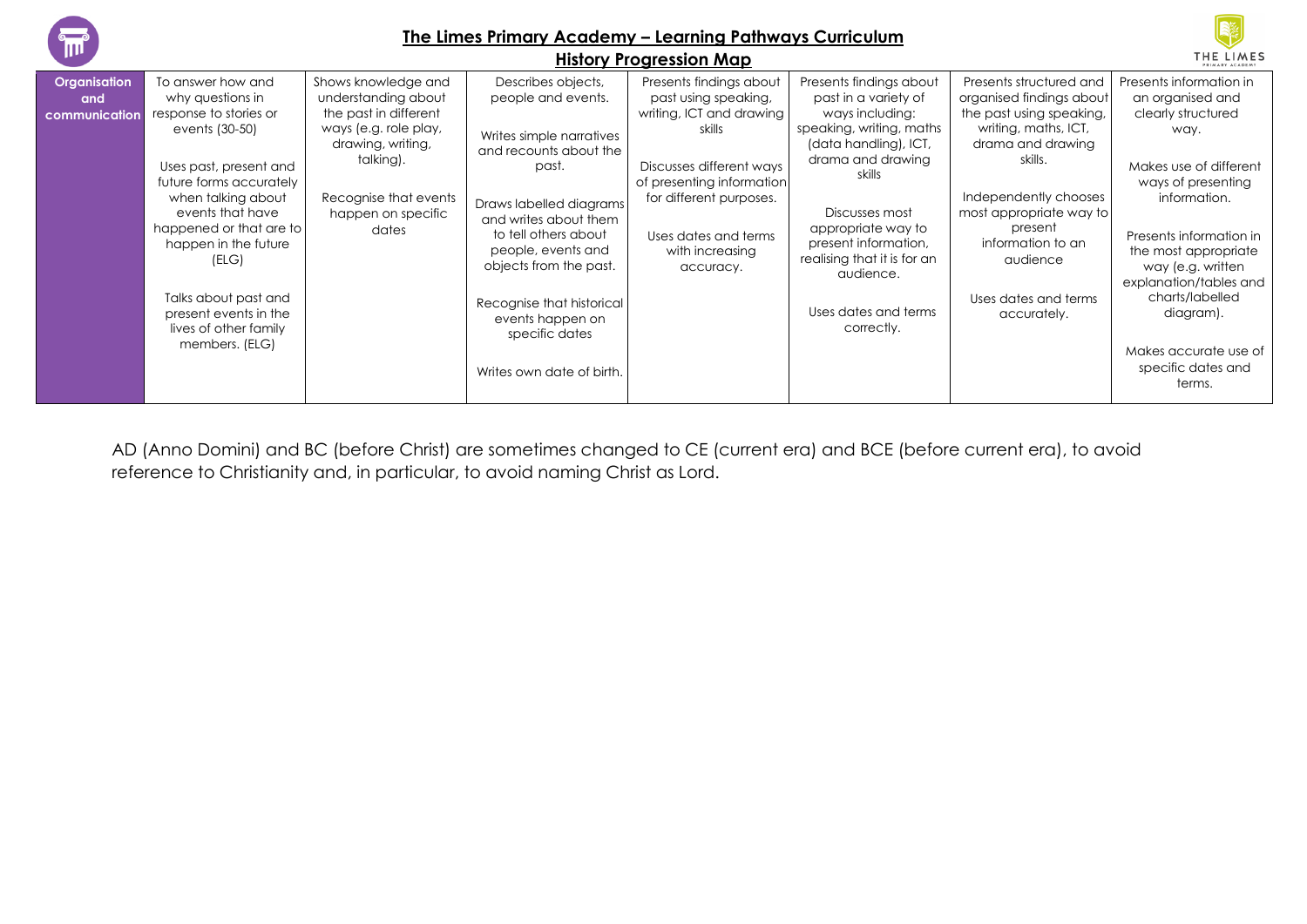

### **The Limes Primary Academy – Learning Pathways Curriculum History Progression Map Knowledge**



*Each unit has key and 'sticky' knowledge. These are the facts that children should know by the end of each unit. Those in bold are classed as the knowledge children HAVE TO acquire by the end of each unit. Those in italics refer to knowledge on children's subject map. Whilst these remain the same over each phase, they allow for the progression of skills as outlined above, in both cycles.* 

| <b>Cycle A</b>                                                                                                             | <b>Cycle B</b>                                                                                                                                        |
|----------------------------------------------------------------------------------------------------------------------------|-------------------------------------------------------------------------------------------------------------------------------------------------------|
|                                                                                                                            |                                                                                                                                                       |
| Why did the great fire of London start and how did it affect London?<br>Key and 'Sticky' Knowledge                         | What do we know about the Victorians and the way they lived?<br>'Sticky Knowledge'                                                                    |
| Know about an event or events that happened long ago, even before their grandparents                                       | • Know about an event or events that happened long ago, even before their grandparents were                                                           |
| were born, in this case the Great Fire of London.                                                                          | born.                                                                                                                                                 |
| Know what we use today instead of a number of older given artefacts, e.g. fire engines.<br>$\bullet$                       | • Know what we use today instead of a number of older given artefacts.                                                                                |
| Know how different life was in a city, town or village many years ago.                                                     | • Know how the lives of Victorian children were different to their lives.                                                                             |
| Know who Samuel Pepys is.<br>$\bullet$                                                                                     | • Know who Queen Victoria was.                                                                                                                        |
| Know that many children had to work in poor conditions from a very young age in those days.                                | • Know that many Victorian children had to work in poor conditions from a very young age.                                                             |
| Know that there were no schools in those days.<br>$\bullet$                                                                | • Know that Victorian schools were different to schools today.                                                                                        |
| Know what life was like for a child in those days.                                                                         | • Know what children did when they played.                                                                                                            |
| Know that the lives of rich people were very different to lives of poor people.                                            | • Know that the lives of rich Victorians were very different to lives of poor Victorians.                                                             |
| Know that fire spread very quickly because the houses were built very close to each other<br>$\bullet$<br>and made of wood | • Workhouses were unpleasant places where orphaned children or abandoned children lived.<br>It was also the home to mentally ill or very poor people. |
| Know that London was infested by rats and that they were responsible for the plague<br>$\bullet$                           | • There were no televisions or electronic games 100 years ago. There were very few books as                                                           |
| Know that the type of fire appliances used in those days could not cope with the fire.                                     | well and very few poor children would know how to read.                                                                                               |
| Know that the fire lasted for 4 days and destroyed large areas of London, making thousands<br>$\bullet$                    | • About 100 years ago most children would have been working in a full-time job by the time                                                            |
| of people homeless.                                                                                                        | they were 12 years old.                                                                                                                               |
| Know that a famous man called Samuel Pepys kept a diary of the events and that is one of<br>$\bullet$                      | • The most popular games played by children 100 years ago were marbles, hopscotch, blind                                                              |
| the reasons we know about what happened.                                                                                   | man's bluff and blow football.                                                                                                                        |
| • Know that the fire started in a bakery in Pudding Lane in London.                                                        | • Over a 100 years ago there would not have been any take-away food places. However, fish<br>and chip shops first opened about 150 years ago.         |
| Are iPads more fun than your grandparent's toys?<br>'Sticky Knowledge'                                                     | Who was Florence Nightingale and why do we still talk about her today?<br>'Sticky Knowledge'                                                          |
| Know about the games and toys their grandparents played with                                                               | . Know about a famous person from the past and explain why they are famous.                                                                           |
| Know what toys their grandparents would have played with                                                                   | • Emily Pankhurst was born in Manchester and spent her life fighting for women's rights and                                                           |
| Know about what life was like at the time their grandparents were young.<br>٠                                              | equality. She is credited with helping women to have the right to vote.                                                                               |
| Know what schools were like when their grandparents attended primary school                                                | • Florence Nightingale was known as 'the lady with the lamp'. She helped to ensure that                                                               |
| Know what their grandparents watched on television                                                                         | hospitals were clean places and helped to reduce infections in hospitals.                                                                             |
| Know what their grandparents did after school                                                                              | • Mary Seacole was known for her nursing and set up the 'British Hotel' behind enemy lines during                                                     |
| $\bullet$                                                                                                                  | the Crimean war.                                                                                                                                      |
| What were the people who lived in Lowestoft like 100 years ago?                                                            |                                                                                                                                                       |
| 'Sticky Knowledge'                                                                                                         |                                                                                                                                                       |
| Know about a famous person locally and explain why they are famous.                                                        |                                                                                                                                                       |
| Know how the local area is different to the way it used to be a long time ago.                                             |                                                                                                                                                       |
| Differentiate between things that were here 100 years ago and thing that were not (including<br>$\bullet$                  |                                                                                                                                                       |
| buildings, tools, toys etc.                                                                                                |                                                                                                                                                       |
| Know that photographs are a very useful source of evidence.<br>$\bullet$                                                   |                                                                                                                                                       |
| Know that artefacts can be very helpful in working out how people used to live.                                            |                                                                                                                                                       |
| Know why there are monuments in part of our cities, towns or villages.                                                     |                                                                                                                                                       |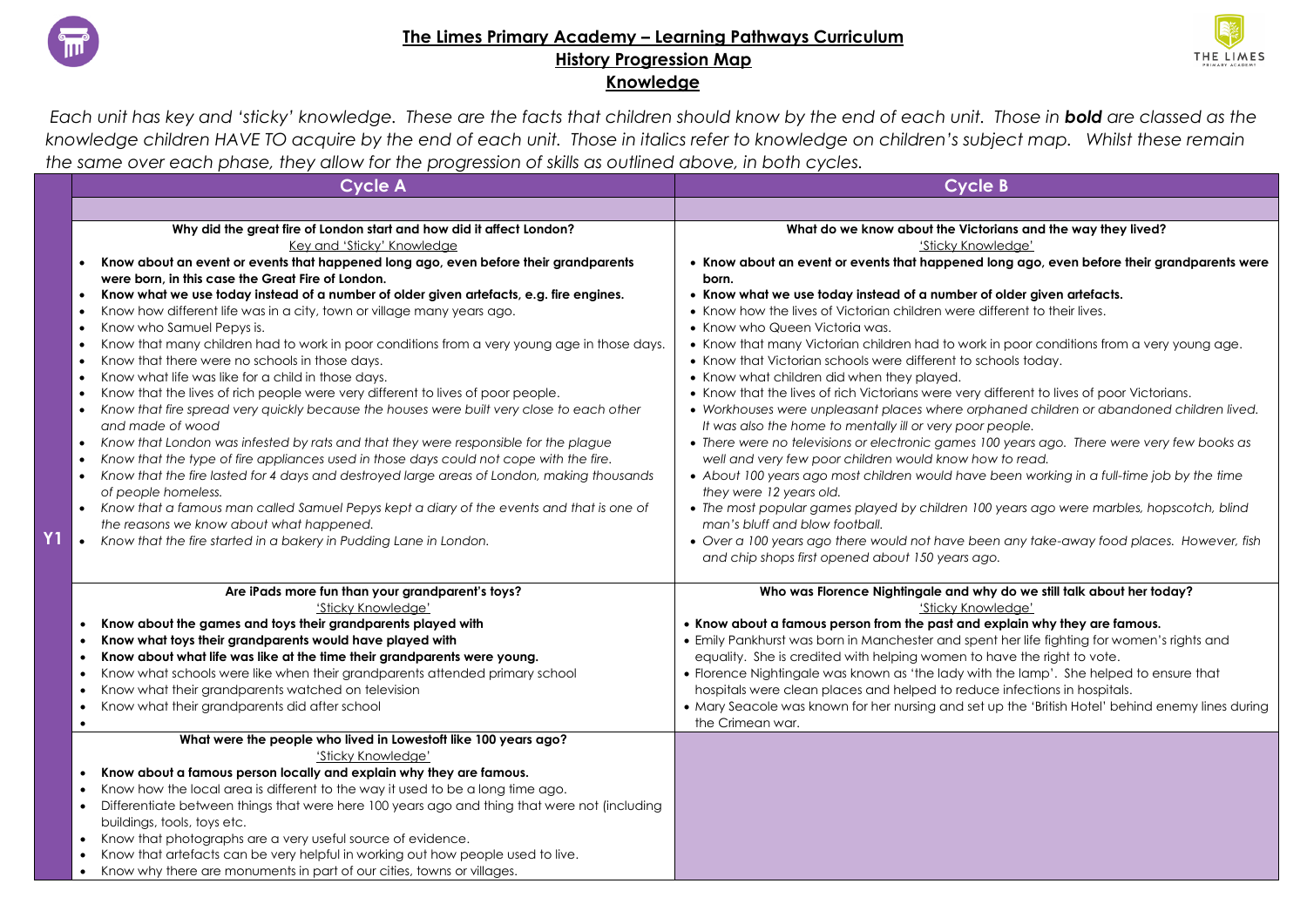

# **The Limes Primary Academy – Learning Pathways Curriculum**



|                | <b>Cycle B</b>                                                                                    | <b>Cycle A</b>                                                                                         |
|----------------|---------------------------------------------------------------------------------------------------|--------------------------------------------------------------------------------------------------------|
|                |                                                                                                   |                                                                                                        |
|                | What do we know about the Victorians and the way they lived?                                      | Why did the great fire of London start and how did it affect London?                                   |
|                | 'Sticky Knowledae'                                                                                | Key and 'Sticky' Knowledge                                                                             |
|                | • Know about an event or events that happened long ago, even before their grandparents were       | Know about an event or events that happened long ago, even before their grandparents                   |
|                | born.                                                                                             | were born, in this case the Great Fire of London.                                                      |
|                | • Know what we use today instead of a number of older given artefacts.                            | Know what we use today instead of a number of older given artefacts, e.g. fire engines.                |
|                | • Know how the lives of Victorian children were different to their lives.                         | Know how different life was in a city, town or village many years ago.                                 |
|                | • Know who Queen Victoria was.                                                                    | Know who Samuel Pepys is.                                                                              |
|                | • Know that many Victorian children had to work in poor conditions from a very young age.         | Know that many children had to work in poor conditions from a very young age in those days.            |
|                | • Know that Victorian schools were different to schools today.                                    | Know that there were no schools in those days.                                                         |
|                | • Know what children did when they played.                                                        | Know what life was like for a child in those days.                                                     |
|                | • Know that the lives of rich Victorians were very different to lives of poor Victorians.         | Know that the lives of rich people were very different to lives of poor people.                        |
|                | • Workhouses were unpleasant places where orphaned children or abandoned children lived.          | Know that fire spread very quickly because the houses were built very close to each other<br>$\bullet$ |
|                | It was also the home to mentally ill or very poor people.                                         | and made of wood                                                                                       |
|                | • There were no televisions or electronic games 100 years ago. There were very few books as       | Know that London was infested by rats and that they were responsible for the plague                    |
|                | well and very few poor children would know how to read.                                           | Know that the type of fire appliances used in those days could not cope with the fire.                 |
|                | . About 100 years ago most children would have been working in a full-time job by the time        | Know that the fire lasted for 4 days and destroyed large areas of London, making thousands             |
|                | they were 12 years old.                                                                           | of people homeless.                                                                                    |
|                | • The most popular games played by children 100 years ago were marbles, hopscotch, blind          | • Know that a famous man called Samuel Pepys kept a diary of the events and that is one of             |
| Y <sub>2</sub> | man's bluff and blow football.                                                                    | the reasons we know about what happened.                                                               |
|                | • Over a 100 years ago there would not have been any take-away food places. However, fish         | • Know that the fire started in a bakery in Pudding Lane in London.                                    |
|                | and chip shops first opened about 150 years ago.                                                  |                                                                                                        |
|                | Who was Florence Nightingale and why do we still talk about her today?                            | Are iPads more fun than your grandparent's toys?                                                       |
|                | 'Sticky Knowledge'                                                                                | 'Sticky Knowledge'                                                                                     |
|                | • Know about a famous person from the past and explain why they are famous.                       | Know about the games and toys their grandparents played with                                           |
|                | . Emily Pankhurst was born in Manchester and spent her life fighting for women's rights and       | Know what toys their grandparents would have played with                                               |
|                | equality. She is credited with helping women to have the right to vote.                           | Know about what life was like at the time their grandparents were young.                               |
|                | • Florence Nightingale was known as 'the lady with the lamp'. She helped to ensure that           | Know what schools were like when their grandparents attended primary school                            |
|                | hospitals were clean places and helped to reduce infections in hospitals.                         | Know what their grandparents watched on television                                                     |
|                | • Mary Seacole was known for her nursing and set up the 'British Hotel' behind enemy lines during | Know what their grandparents did after school<br>$\bullet$                                             |
|                | the Crimean war.                                                                                  |                                                                                                        |
|                |                                                                                                   | What were the people who lived in Lowestoft like 100 years ago?                                        |
|                |                                                                                                   | 'Sticky Knowledge'                                                                                     |
|                |                                                                                                   | Know about a famous person locally and explain why they are famous.                                    |
|                |                                                                                                   | Know how the local area is different to the way it used to be a long time ago.                         |
|                |                                                                                                   | Differentiate between things that were here 100 years ago and thing that were not (including           |
|                |                                                                                                   | buildings, tools, toys etc.                                                                            |
|                |                                                                                                   | Know that photographs are a very useful source of evidence.                                            |
|                |                                                                                                   | Know that artefacts can be very helpful in working out how people used to live.                        |
|                |                                                                                                   | Know why there are monuments in part of our cities, towns or villages.                                 |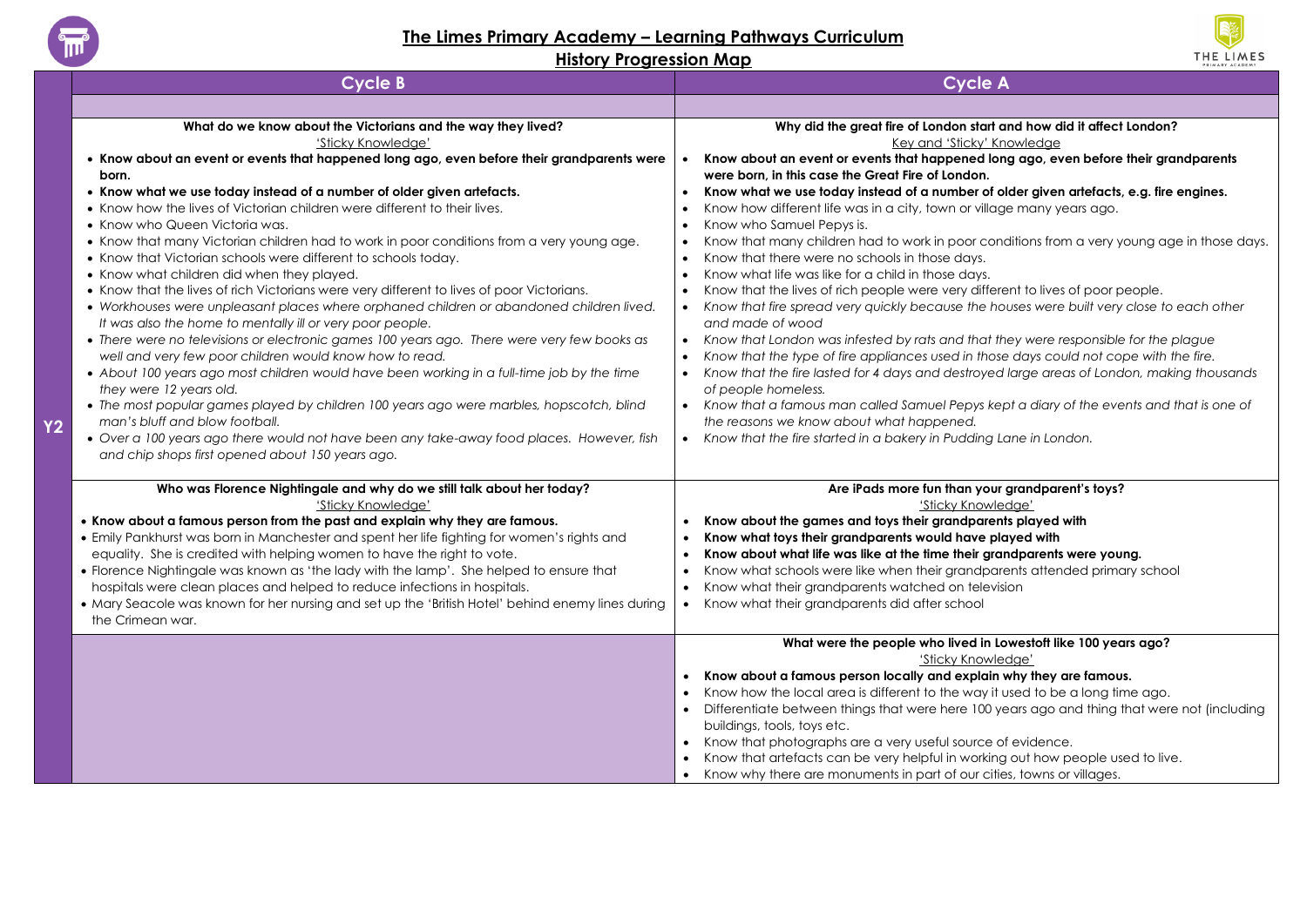

#### **The Limes Primary Academy – Learning Pathways Curriculum**



|    | <b>Cycle A</b>                                                                               | <b>Cycle B</b>                                                                                                                                                                |
|----|----------------------------------------------------------------------------------------------|-------------------------------------------------------------------------------------------------------------------------------------------------------------------------------|
|    |                                                                                              |                                                                                                                                                                               |
|    | How can we recreate the wonder of Ancient Egypt?                                             | Who were the Anglo-Saxons?                                                                                                                                                    |
|    | 'Sticky Knowledge'                                                                           | 'Sticky Knowledge'                                                                                                                                                            |
|    | • Know about, and name, some of the advances societies that were in the world around 3000    | . Know how Britain changed between the end of the Roman occupation and 1066                                                                                                   |
|    | years ago                                                                                    | • Know about how the Anglo-Saxons attempted to bring about law and order into the country<br>• Know that during the Anglo-Saxon period Britain was divided into many kingdoms |
|    | • Know that the Ancient Egyptians were a very advanced civilization<br>• Know where Egypt is | • Know that the way the kingdoms were divided led to the creation of some of our county                                                                                       |
|    | • Know that the Ancient Egyptians were ruled by pharaohs                                     | boundaries today                                                                                                                                                              |
|    | • Know that the Ancient Egyptians built very sophisticated tombs for their pharaohs called   | • Use a timeline to show when the Anglo-Saxons were in England                                                                                                                |
|    | pyramids                                                                                     | • Know about Anglo-Saxon settlements and the way they lived, including hierarchical features                                                                                  |
|    | • Know that we know a great deal about the lives of Ancient Egyptians because of what has    | • Know about the link between Anglo-Saxons and Christianity                                                                                                                   |
|    | been found in the pyramids                                                                   | • Know about Alfred the Great                                                                                                                                                 |
|    | • Know that the Ancient Egyptians used hieroglyphs and experts have been able to translate   | • Know about Anglo-Saxon's art and symbols                                                                                                                                    |
|    | them                                                                                         | • Know about the scots invasion from Ireland to the North of England                                                                                                          |
|    | • Know that the powerful Ancient Egyptians had many slaves                                   |                                                                                                                                                                               |
|    | Why were the Ancient Greeks ruled by their gods?                                             | Were the Vikings always victorious and vicious?                                                                                                                               |
|    | 'Sticky Knowledge'                                                                           | 'Sticky Knowledge'                                                                                                                                                            |
|    | • Know some of the main characteristics of the Athenians and the Spartans                    | • Know where the Vikings originated from and show this on a map                                                                                                               |
|    | • Know about the influence the gods had on Ancient Greece                                    | • Know that the Vikings and Anglo-Saxons were often in conflict                                                                                                               |
|    | • Know at least five sports from the Ancient Greek Olympics                                  | • Know why the Vikings frequently won battles with the Anglo-Saxons                                                                                                           |
|    | • Know that Ancient Greeks believed in a number of gods                                      | • Know why the Vikings came to Britain                                                                                                                                        |
|    | • Know where Greece is and point to it on a map                                              | • Know where the Vikings came from                                                                                                                                            |
|    | • Know that the Ancient Greeks were an advance civilization                                  | • Know that the Vikings were formidable warriors                                                                                                                              |
| Υ3 | • Know that the Ancient Greeks were responsible for starting the Olympic movement            | • Know what life was like for Viking children                                                                                                                                 |
|    | • Know that Ancient Greeks have been associated with the birth of democracy                  | • Know why the Viking long ships were ideal for invading other lands                                                                                                          |
|    | • Know how the Ancient Greeks impacted on our lives today                                    | • Know about Viking food and weapons and about the misconceptions there are about the                                                                                         |
|    |                                                                                              | Vikings                                                                                                                                                                       |
|    |                                                                                              | Who first lived in Britain?<br>'Sticky Knowledge'                                                                                                                             |
|    |                                                                                              | . Know how Britain changed between the beginning of the stone age and the iron age                                                                                            |
|    |                                                                                              | . Know the main differences between the three periods: the stone, bronze and iron ages                                                                                        |
|    |                                                                                              | • Know what is meant by 'hunter-gathers.'                                                                                                                                     |
|    |                                                                                              | • Know that the earliest people who lived in Britain were part of the stone age                                                                                               |
|    |                                                                                              | • Know that stone age people build shelters to keep them safe and warm                                                                                                        |
|    |                                                                                              | • Know that most stone age people hunted for their food                                                                                                                       |
|    |                                                                                              | • Know that men, women and children had very different lives during the stone age                                                                                             |
|    |                                                                                              | • Know how we have found out about the past                                                                                                                                   |
|    |                                                                                              | • Know that stone age people communicated in a different way to the way we do                                                                                                 |
|    |                                                                                              | Why were the Romans so Powerful and what did we learn from them?                                                                                                              |
|    |                                                                                              | 'Sticky Knowledge'                                                                                                                                                            |
|    |                                                                                              | • Know how Britain changed from the end of the Iron Age to the end of the Roman occupation                                                                                    |
|    |                                                                                              | • Know how the Roman occupation of Britain helped to advance British society                                                                                                  |
|    |                                                                                              | • Know how there was resistance to the Roman occupation and know about Boudica                                                                                                |
|    |                                                                                              | • Know about at least one famous Roman emperor                                                                                                                                |
|    |                                                                                              | • Know that the Romans came to Britain 2000 years ago                                                                                                                         |
|    |                                                                                              | • Know that the Romans conquered Britain but left Britain with many important features, such as                                                                               |
|    |                                                                                              | roads                                                                                                                                                                         |
|    |                                                                                              | • Know that the Roman army was very powerful and had many weapons<br>• Know that Roman gladiators would fight for entertainment                                               |
|    |                                                                                              |                                                                                                                                                                               |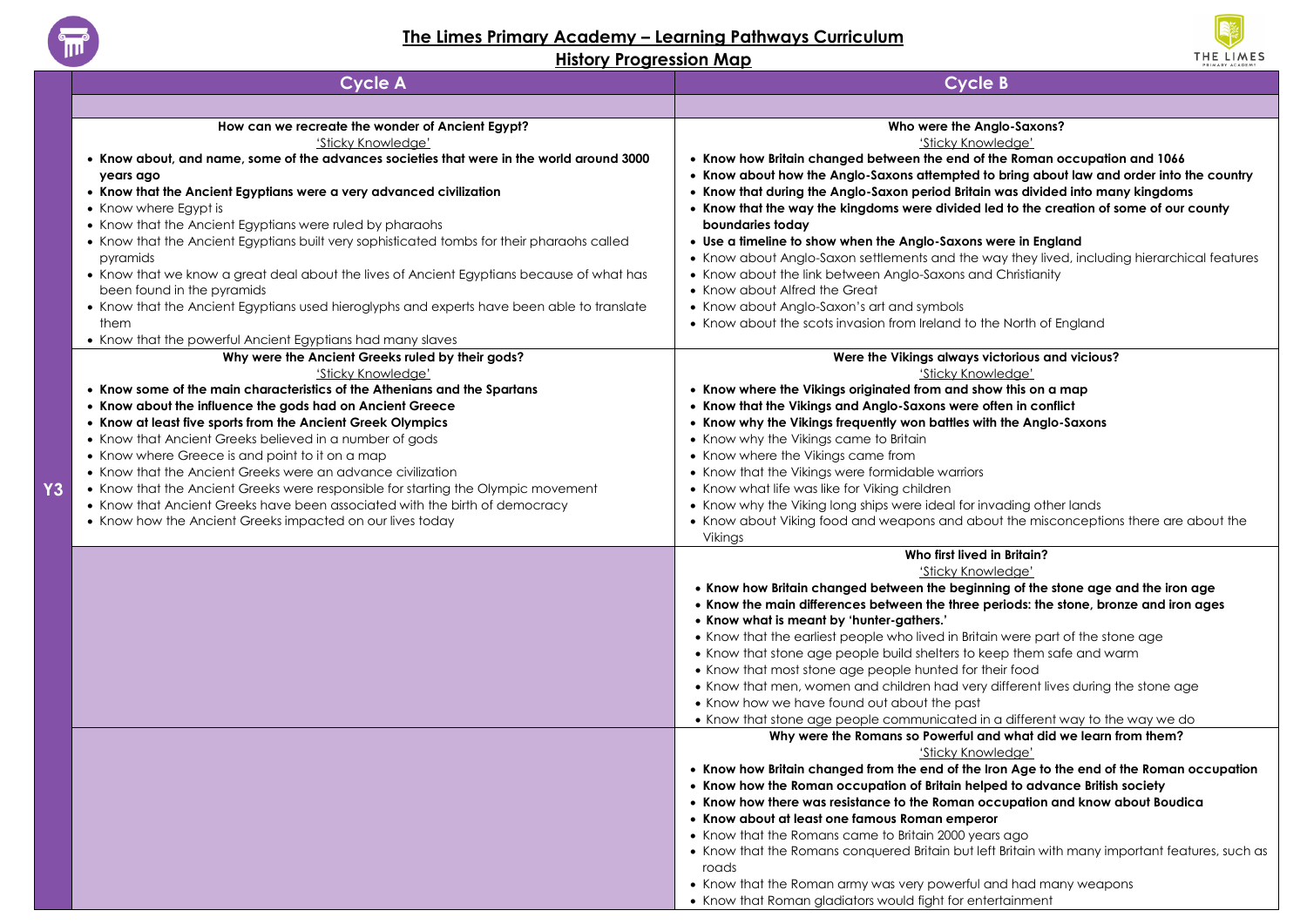

**Y4**

# **The Limes Primary Academy – Learning Pathways Curriculum**



| <b>Cycle B</b>                                                                                  | <b>Cycle A</b>                                                                                             |
|-------------------------------------------------------------------------------------------------|------------------------------------------------------------------------------------------------------------|
|                                                                                                 |                                                                                                            |
| Who were the Anglo-Saxons?                                                                      | How can we recreate the wonder of Ancient Egypt?                                                           |
| 'Sticky Knowledge'                                                                              | 'Sticky Knowledge'                                                                                         |
| . Know how Britain changed between the end of the Roman occupation and 1066                     | . Know about, and name, some of the advances societies that were in the world around 3000                  |
| • Know about how the Anglo-Saxons attempted to bring about law and order into the country       | years ago                                                                                                  |
| • Know that during the Anglo-Saxon period Britain was divided into many kingdoms                | • Know that the Ancient Egyptians were a very advanced civilization                                        |
| • Know that the way the kingdoms were divided led to the creation of some of our county         | • Know where Egypt is                                                                                      |
| boundaries today                                                                                | • Know that the Ancient Egyptians were ruled by pharaohs                                                   |
| • Use a timeline to show when the Anglo-Saxons were in England                                  | • Know that the Ancient Egyptians built very sophisticated tombs for their pharaohs called                 |
| • Know about Anglo-Saxon settlements and the way they lived, including hierarchical features    | pyramids                                                                                                   |
| • Know about the link between Anglo-Saxons and Christianity                                     | • Know that we know a great deal about the lives of Ancient Egyptians because of what has                  |
| • Know about Alfred the Great                                                                   | been found in the pyramids                                                                                 |
| • Know about Anglo-Saxon's art and symbols                                                      | • Know that the Ancient Egyptians used hieroglyphs and experts have been able to translate                 |
| • Know about the scots invasion from Ireland to the North of England                            | them                                                                                                       |
|                                                                                                 | • Know that the powerful Ancient Egyptians had many slaves                                                 |
| Were the Vikings always victorious and vicious?                                                 | Why were the Ancient Greeks ruled by their gods?                                                           |
| 'Sticky Knowledge'                                                                              | 'Sticky Knowledge'                                                                                         |
| • Know where the Vikings originated from and show this on a map                                 | • Know some of the main characteristics of the Athenians and the Spartans                                  |
| • Know that the Vikings and Anglo-Saxons were often in conflict                                 | • Know about the influence the gods had on Ancient Greece                                                  |
| • Know why the Vikings frequently won battles with the Anglo-Saxons                             | • Know at least five sports from the Ancient Greek Olympics                                                |
| • Know why the Vikings came to Britain                                                          | • Know that Ancient Greeks believed in a number of gods<br>• Know where Greece is and point to it on a map |
| • Know where the Vikings came from<br>• Know that the Vikings were formidable warriors          | • Know that the Ancient Greeks were an advance civilization                                                |
| • Know what life was like for Viking children                                                   | • Know that the Ancient Greeks were responsible for starting the Olympic movement                          |
| • Know why the Viking long ships were ideal for invading other lands                            | • Know that Ancient Greeks have been associated with the birth of democracy                                |
| • Know about Viking food and weapons and about the misconceptions there are about the           | • Know how the Ancient Greeks impacted on our lives today                                                  |
| Vikings                                                                                         |                                                                                                            |
| Who first lived in Britain?                                                                     |                                                                                                            |
| 'Sticky Knowledge'                                                                              |                                                                                                            |
| Know how Britain changed between the beginning of the stone age and the iron age                |                                                                                                            |
| Know the main differences between the three periods: the stone, bronze and iron ages<br>٠       |                                                                                                            |
| Know what is meant by 'hunter-gathers.'                                                         |                                                                                                            |
| Know that the earliest people who lived in Britain were part of the stone age                   |                                                                                                            |
| Know that stone age people build shelters to keep them safe and warm                            |                                                                                                            |
| Know that most stone age people hunted for their food                                           |                                                                                                            |
| Know that men, women and children had very different lives during the stone age                 |                                                                                                            |
| • Know how we have found out about the past                                                     |                                                                                                            |
| • Know that stone age people communicated in a different way to the way we do                   |                                                                                                            |
| Why were the Romans so Powerful and what did we learn from them?                                |                                                                                                            |
| 'Sticky Knowledge'                                                                              |                                                                                                            |
| • Know how Britain changed from the end of the Iron Age to the end of the Roman occupation      |                                                                                                            |
| • Know how the Roman occupation of Britain helped to advance British society                    |                                                                                                            |
| • Know how there was resistance to the Roman occupation and know about Boudica                  |                                                                                                            |
| • Know about at least one famous Roman emperor                                                  |                                                                                                            |
| • Know that the Romans came to Britain 2000 years ago                                           |                                                                                                            |
| • Know that the Romans conquered Britain but left Britain with many important features, such as |                                                                                                            |
| roads                                                                                           |                                                                                                            |
| • Know that the Roman army was very powerful and had many weapons                               |                                                                                                            |
| • Know that Roman gladiators would fight for entertainment                                      |                                                                                                            |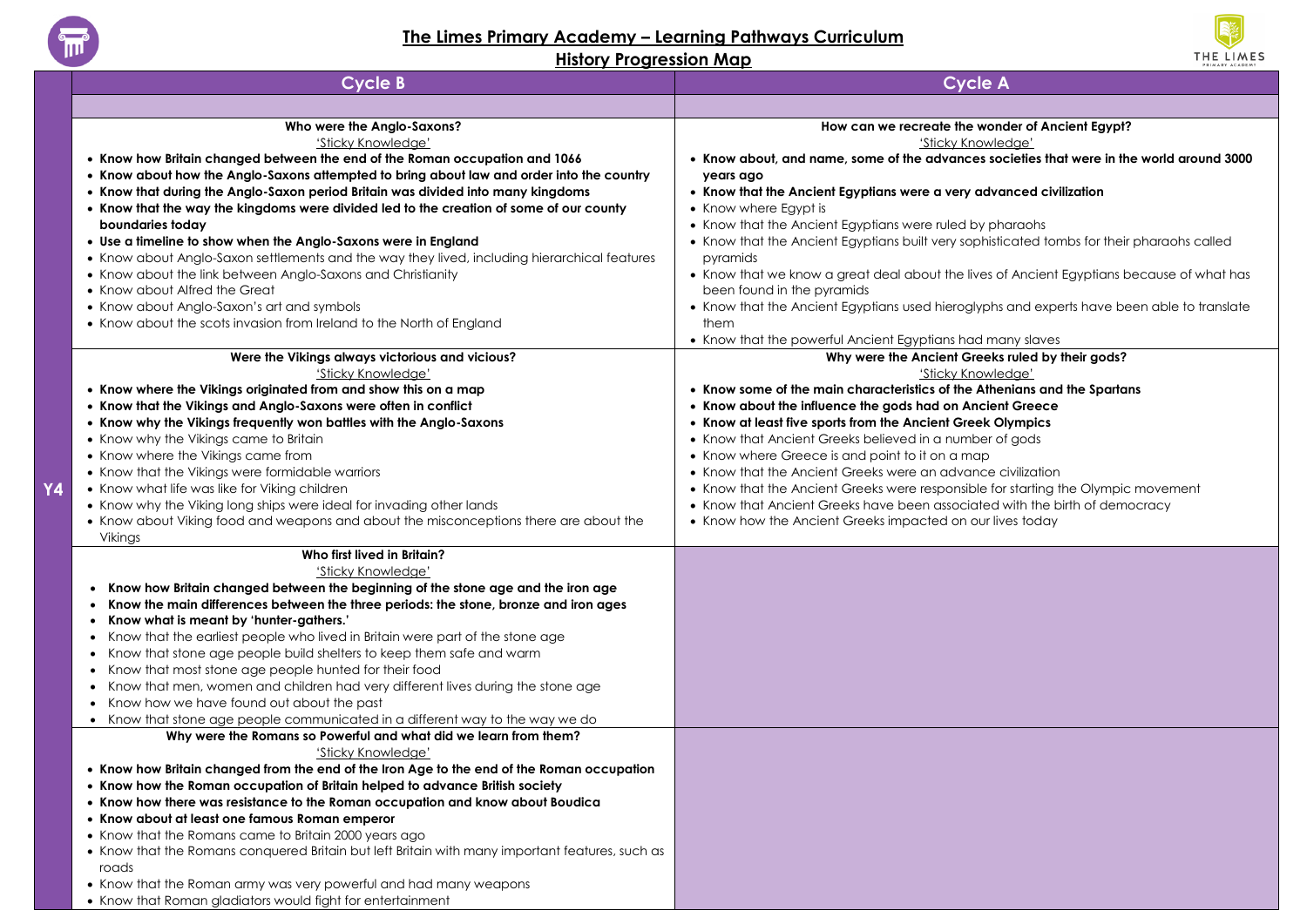

**Y5**

## **The Limes Primary Academy – Learning Pathways Curriculum**



| <b>Cycle A</b>                                                                                                                                                                                                                                                                                                                                                                                                                                                                                                                                                                                                                                                                                                                                                                                                                                                                                                                                                                                                                                                                                                                                                                                                                                                                                                                                                                                                                                                                                                                                                                                                                                                                                                                                                                                                                                                                                                                                                                                                                                                                                                                                                                                                                                                                                                                                                                                                          | <b>Cycle B</b>                                                                                                                                                                                                                                                                                                                                                                                                                                                                                                                                                                                                                                                                                                                                                                                                                                                                                   |
|-------------------------------------------------------------------------------------------------------------------------------------------------------------------------------------------------------------------------------------------------------------------------------------------------------------------------------------------------------------------------------------------------------------------------------------------------------------------------------------------------------------------------------------------------------------------------------------------------------------------------------------------------------------------------------------------------------------------------------------------------------------------------------------------------------------------------------------------------------------------------------------------------------------------------------------------------------------------------------------------------------------------------------------------------------------------------------------------------------------------------------------------------------------------------------------------------------------------------------------------------------------------------------------------------------------------------------------------------------------------------------------------------------------------------------------------------------------------------------------------------------------------------------------------------------------------------------------------------------------------------------------------------------------------------------------------------------------------------------------------------------------------------------------------------------------------------------------------------------------------------------------------------------------------------------------------------------------------------------------------------------------------------------------------------------------------------------------------------------------------------------------------------------------------------------------------------------------------------------------------------------------------------------------------------------------------------------------------------------------------------------------------------------------------------|--------------------------------------------------------------------------------------------------------------------------------------------------------------------------------------------------------------------------------------------------------------------------------------------------------------------------------------------------------------------------------------------------------------------------------------------------------------------------------------------------------------------------------------------------------------------------------------------------------------------------------------------------------------------------------------------------------------------------------------------------------------------------------------------------------------------------------------------------------------------------------------------------|
|                                                                                                                                                                                                                                                                                                                                                                                                                                                                                                                                                                                                                                                                                                                                                                                                                                                                                                                                                                                                                                                                                                                                                                                                                                                                                                                                                                                                                                                                                                                                                                                                                                                                                                                                                                                                                                                                                                                                                                                                                                                                                                                                                                                                                                                                                                                                                                                                                         |                                                                                                                                                                                                                                                                                                                                                                                                                                                                                                                                                                                                                                                                                                                                                                                                                                                                                                  |
| How could Hitler have convinced a nation like Germany to follow him to war?<br>What impact did World War 2 have on Lowestoft?<br>'Sticky Knowledge'<br>. Know World War 2 was a battle between two groups of countries - the 'Allies' and the 'Axis'.<br>The major Allied powers were Britain, France, Russia, China and the United States. The major<br>Axis powers were Germany, Italy and Japan.<br>• Know Adolf Hitler, together with the Nazi Party, wanted Germany to rule Europe and that, on 1<br>September 1039 German troops invaded Poland. After Hitler refused to stop the invasion,<br>Britain and France declared war on Germany - World War II had begun.<br>• Know that during the course of the war, German forces advanced through Europe. By the<br>summer of 1941 they had invaded France, Belgium, Holland, Luxembourg, Denmark, Norway,<br>Greece, Yugoslavia and the USSR.<br>• Know that millions of Germans were imprisoned and killed because they didn't fit the image<br>of the 'perfect' German. Hitler wanted to create what he through was the 'best' and<br>strongest race – and to the Nazi Party, this excluded certain groups, such as Jews, Gypsies<br>and those with physical and mental disabilities.<br>• Know that the group most heavily targeted by the Nazis were the Jews. Around six million<br>Jewish people were killed during World War 2 in one of history's most terrible events - the<br>Holocaust. Racist in his views, Hitler blamed Jewish people for Germany losing World War I<br>and claimed they were dangerous to German people and society.<br>• Know that the US didn't join the way until 1941, when Japan attached the United States.<br>• Know that some countries remained 'neutral' in World War 2. Such countries were Spain,<br>Sweden and Switzerland - who chose not to join either side.<br>• Know that the Germans surrendered on 8 May 1945. In 1944 an Allied army crossed from<br>Britain to free France from Nazi rule. One year later, Allied armies invaded Germany, forcing<br>the Germans to surrender. After nuclear attacks on Japan's major cities Hiroshima and<br>Nagasaki, Japan also surrendered to Allied forces in August the same year. World War 2 had<br>ended.<br>• Know what it was like to live in Lowestoft during World War II<br>• Know what the long- and short-term impacts of the war on the people of Lowestoft. | What were the Historical implications of Henry VIII's break from the Catholic Church?<br>'Sticky Knowledge'<br>• Know that Henry VIII broke away from the Catholic Church due to wanting a divorce but<br>being denied by the Pope.<br>• Know how to place historical events and people from the Tudor period in a chronological<br>framework<br>• Know how Britain, during the Tudor times, had a major influence on the world.<br>• Know about the main events from the Tudor period, explain the order of events and what<br>happened.<br>• Know about Henry VIII's six wives.<br>• Know who the Tudor monarchs were.<br>• Know that life for the very rich was very different to life of the poor.<br>• Know about famous explorers such as Francis Drake and Walter Raleigh.<br>• Know about the importance of theatre in Tudor times and about playwrights such as William<br>Shakespeare. |
| Who were the Mayans and what can we learn from them?<br>'Sticky Knowledae'                                                                                                                                                                                                                                                                                                                                                                                                                                                                                                                                                                                                                                                                                                                                                                                                                                                                                                                                                                                                                                                                                                                                                                                                                                                                                                                                                                                                                                                                                                                                                                                                                                                                                                                                                                                                                                                                                                                                                                                                                                                                                                                                                                                                                                                                                                                                              | What was the Space Race and how has it affected life today?<br>'Sticky Knowledae'                                                                                                                                                                                                                                                                                                                                                                                                                                                                                                                                                                                                                                                                                                                                                                                                                |
| • Know about the impact that the Mayan civilization had on the world.<br>• Know why they were considered an advanced society in relation to that period of time in<br>Europe.<br>• Know where Mexico is.<br>• Know what the link is between the Mayans and chocolate.<br>• Know that the Mayan civilization knew a great deal about sound technology.<br>• Know that the Mayans knew a great deal about the sun and light.                                                                                                                                                                                                                                                                                                                                                                                                                                                                                                                                                                                                                                                                                                                                                                                                                                                                                                                                                                                                                                                                                                                                                                                                                                                                                                                                                                                                                                                                                                                                                                                                                                                                                                                                                                                                                                                                                                                                                                                              | . Know that the Space Race was an informal 20th century competition between two Cold War<br>ricals, the Soviet Union (USSR) and the United States (US) to achieve firsts in spaceflight<br>capability.<br>• Know that this led to launching artificial satellites, unscrewed space probes to the Moon,<br>Venus and Mars and human spaceflight in low Earth orbit and to the Moon.<br>• Know that the first human in space was a Soviet called Yuri Gagarin, called the first<br>cosmonaut, roughly translated as 'sailor of the universe'<br>• Know that the first man on the moon was Neil Armstrong on 20th July 1969.<br>• Know that satellites continue to be developed and some of their main uses.                                                                                                                                                                                        |